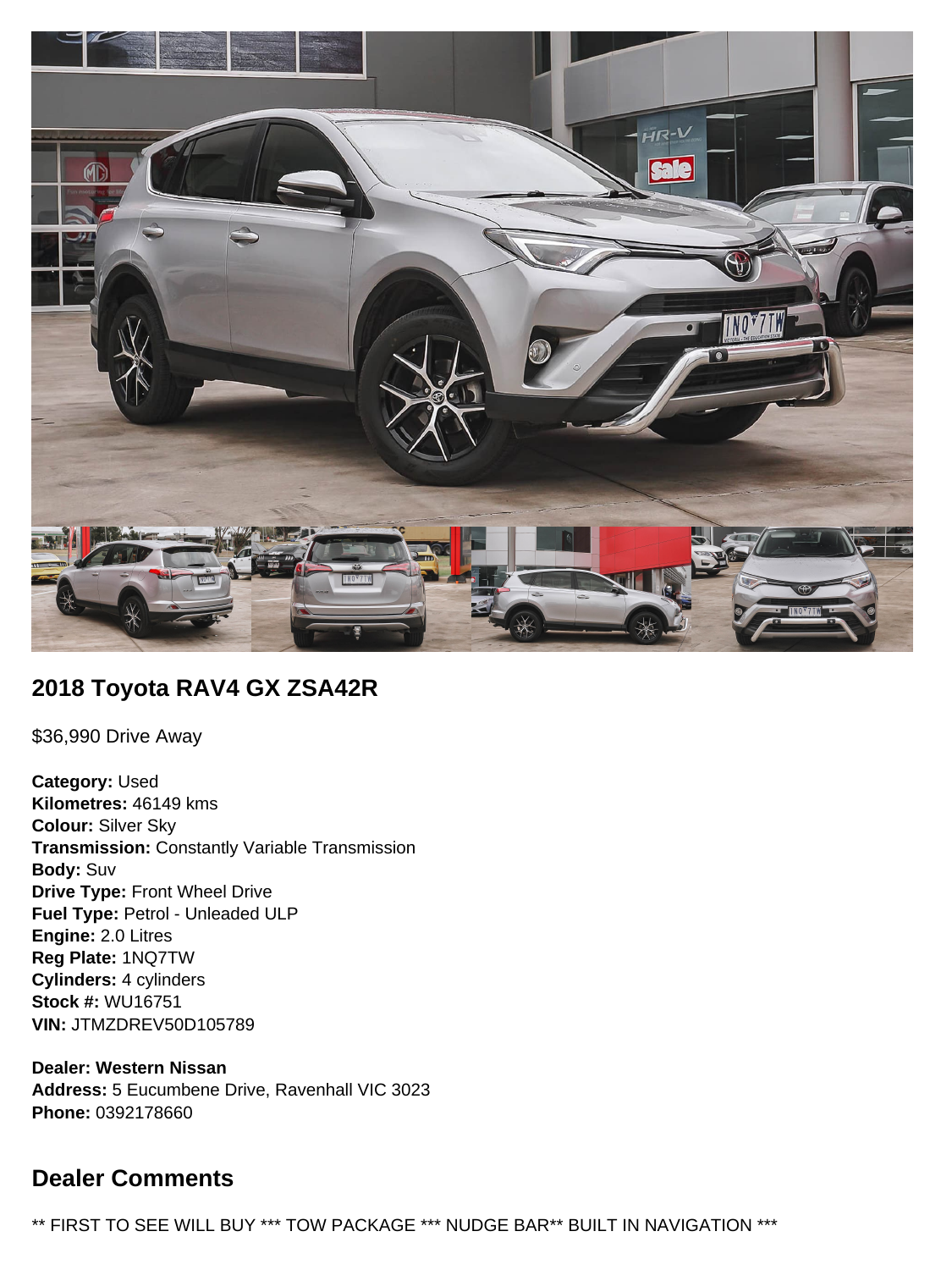### WE ARE A 4 X AWARD WINNING NISSAN DEALERSHIP LOCATED 25MIN NORTH WEST OF THE CBD ON THE HWY

We are NOW OPEN for test drives and vehicle inspections, make your appointment now. LOOK, SEE, TEST DRIVE and Buy with confidence and safety, we are also a "CLICK and COLLECT' Licenced Company that offers FREE Transport delivery to your door anywhere in Melbourne. We still offer easy contactless methods for vehicle purchases, trade-ins and on-line free finance score and repayment obligation free. Great prices and deals at our Dealership or deal direct with on-line sales. All cars come with the VACC Guarantee for title, and a Road Worthy Certificate including oil and filter replacement. Contact us now...

\*\* FIRST TO SEE WILL BUY \*\*\* TOW PACKAGE \*\*\* NUDGE BAR\*\* BUILT IN NAVIGATION \*\*\*

#### WE ARE A 4 X AWARD WINNING NISSAN DEALERSHIP LOCATED 25MIN NORTH WEST OF THE CBD ON THE HWY

We are NOW OPEN for test drives and vehicle inspections, make your appointment now. LOOK, SEE, TEST DRIVE and Buy with confidence and safety, we are also a "CLICK and COLLECT' Licenced Company that offers FREE Transport delivery to your door anywhere in Melbourne. We still offer easy contactless methods for vehicle purchases, trade-ins and on-line free finance score and repayment obligation free. Great prices and deals at our Dealership or deal direct with on-line sales. All cars come with the VACC Guarantee for title, and a Road Worthy Certificate including oil and filter replacement. Contact us now...

\* If the price does not contain the notation that it is "Drive Away No More to Pay", the price may not include additional costs, such as stamp duty and other government charges. Please confirm price and features with the seller of the vehicle.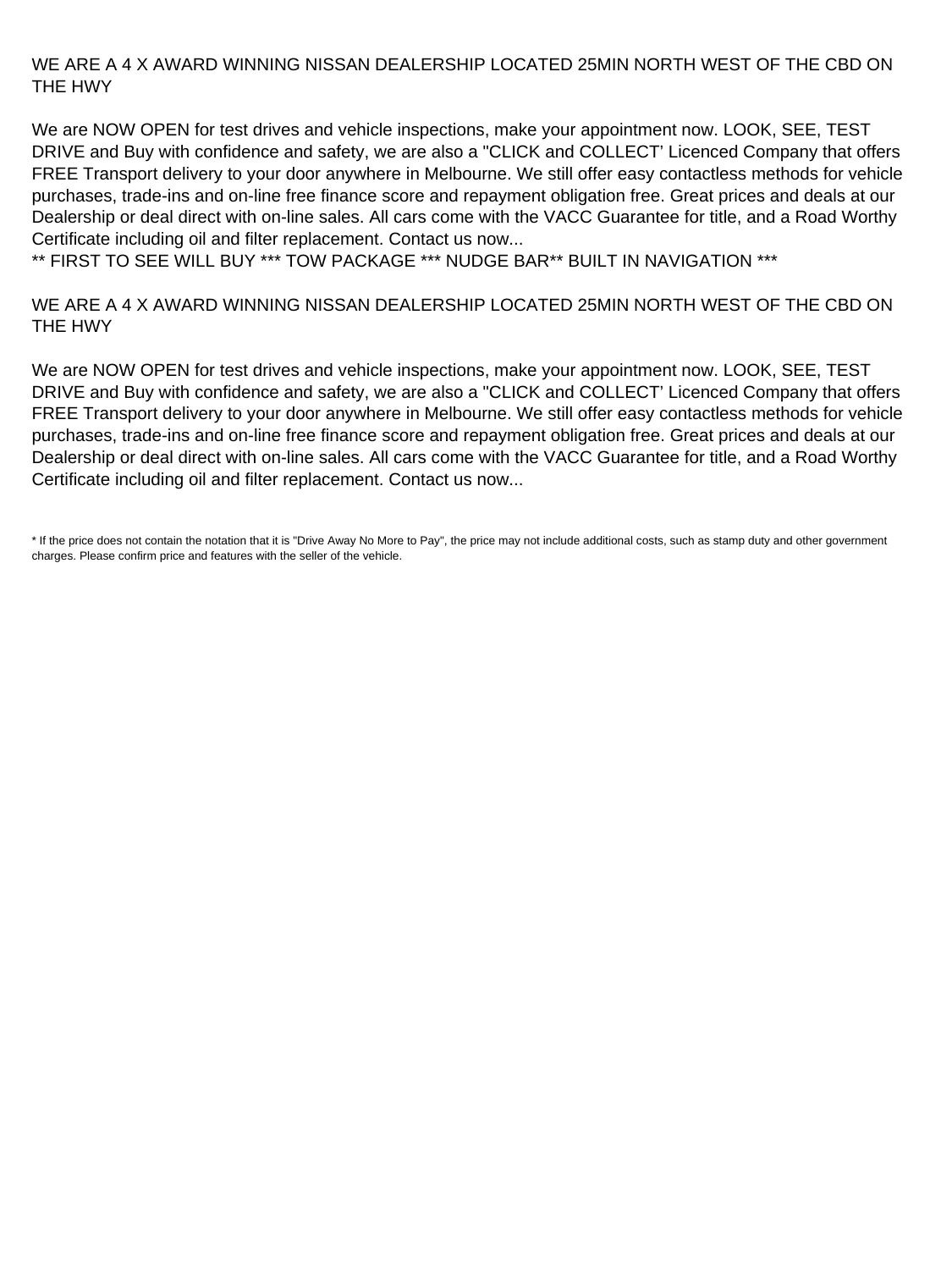# **Features and Specifications**

## **Audio, Visual & Communication**

| 6 Speaker Stereo             |
|------------------------------|
| Audio - Aux Input USB Socket |
| Audio - MP3 Decoder          |
| CD Player                    |
| Radio - Digital (DAB+)       |

## **Instruments & Controls**

GPS (Satellite Navigation) and the Contract of Tacho Trip Computer

### **Interior**

Metallic Finish Interior Inserts Trim - Cloth

## **Lights & Windows**

Daytime Running Lamps - LED Fog Lamps - Front Headlamps - LED **Headlamps - See me home** Headlamps - See me home Headlamps Automatic (light sensitive) **Intermittent Wipers** - Variable Power Windows - Front & Rear **Rain Sensor (Auto wipers)** Rain Sensor (Auto wipers) Rear View Mirror - Manual Anti-Glare **Rear Wiper/Washer** Rear Wiper/Washer

## **Safety & Security**

Airbags - Side for 1st Row Occupants (Front) ABS (Antilock Brakes) Brake Assist Camera - Rear Vision Central Locking - Remote/Keyless Collision Mitigation - Forward (Low speed) Collision Warning - Forward Control - Electronic Stability Control - Park Distance Front Control - Park Distance Rear Control - Traction EBD (Electronic Brake Force Distribution) Engine Immobiliser **Airbag - Driver** Airbag - Driver Hill Holder **Airbag - Knee Driver** Airbag - Knee Driver Lane Departure Warning **Parking Assist - Graphical Display** Airbag - Passenger Seatbelt - Adjustable Height 1st Row Seatbelt - Load Limiters 1st Row (Front) Seatbelt - Pretensioners 1st Row (Front) Seatbelts - Lap/Sash for 5 seats Airbags - Head for 1st Row Seats (Front) Airbags - Head for 2nd Row Seats

## **Seating**

Headrests - Adjustable 1st Row (Front) The Meadrests - Adjustable 2nd Row x3 Seat - Height Adjustable Driver Seats - 2nd Row Reclining

Headlamp - High Beam Auto Dipping Headlamps - Electric Level Adjustment

Audio - Aux Input Socket (MP3/CD/Cassette)

Multi-function Control Screen - Colour Smart Device App Display/Control

Audio - Input for iPod **Bluetooth System**